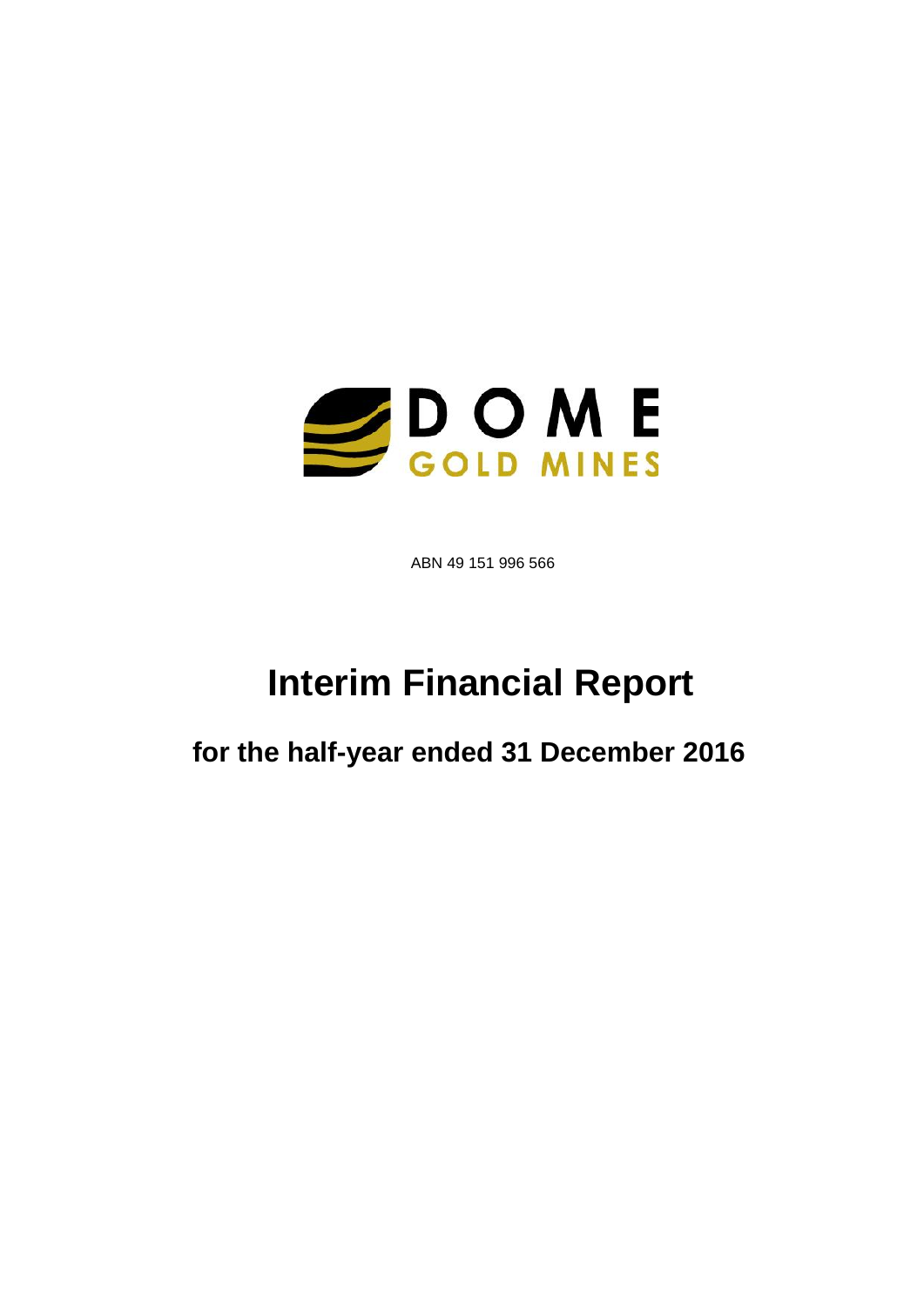### **Dome Gold Mines Ltd**

and its controlled entities

# **Corporate Directory**

### **ABN 49 151 996 566**

### **Directors**

Dr Garry Lowder (Chairman) Mr Andrew Skinner (Non-Executive Director) Mr Tadao Tsubata (Non-Executive Director) Mr Allen Jay (Non-Executive Director) Ms Sarah Harvey (Alternate Director, Resigned 21 July 2016)

### **Company Secretary**

Mr Marcelo Mora

### **Corporate Office**

Level 7, 71 Macquarie Street Sydney NSW 2000 Australia

### **Registered Office** Level 7, 71 Macquarie Street Sydney NSW 2000 Australia

### **Auditor**

Grant Thornton Audit Pty Ltd Level 17, 383 Kent Street Sydney NSW 2000

### **Banker**

National Australia Bank 255 George Street Sydney NSW 2000

### **Solicitor**

**Websters** Level 11, 37 Bligh Street Sydney NSW 2000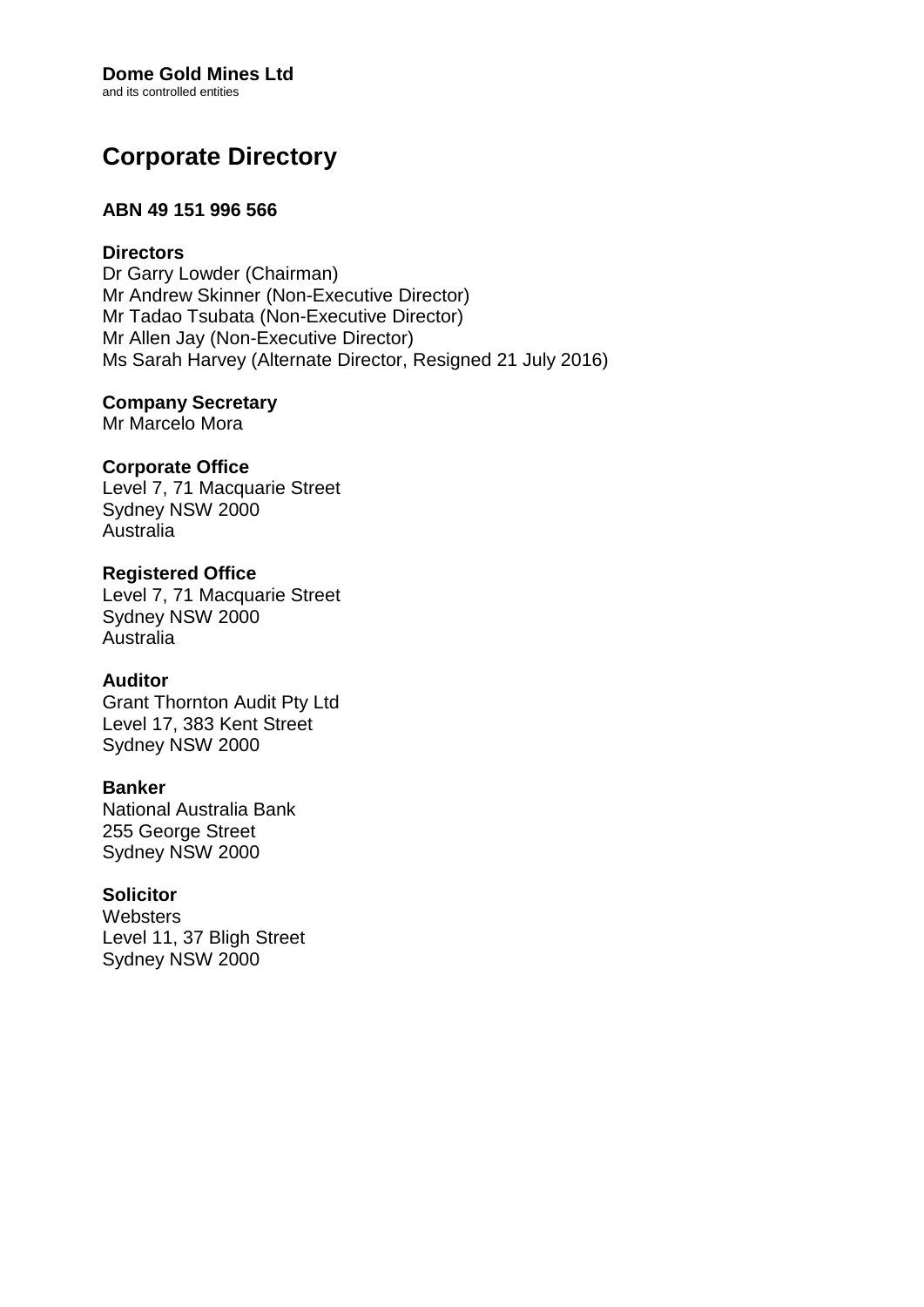# **Table of Contents**

| Consolidated Statement of Profit or Loss and Other Comprehensive Income5 |  |
|--------------------------------------------------------------------------|--|
|                                                                          |  |
|                                                                          |  |
|                                                                          |  |
|                                                                          |  |
|                                                                          |  |
|                                                                          |  |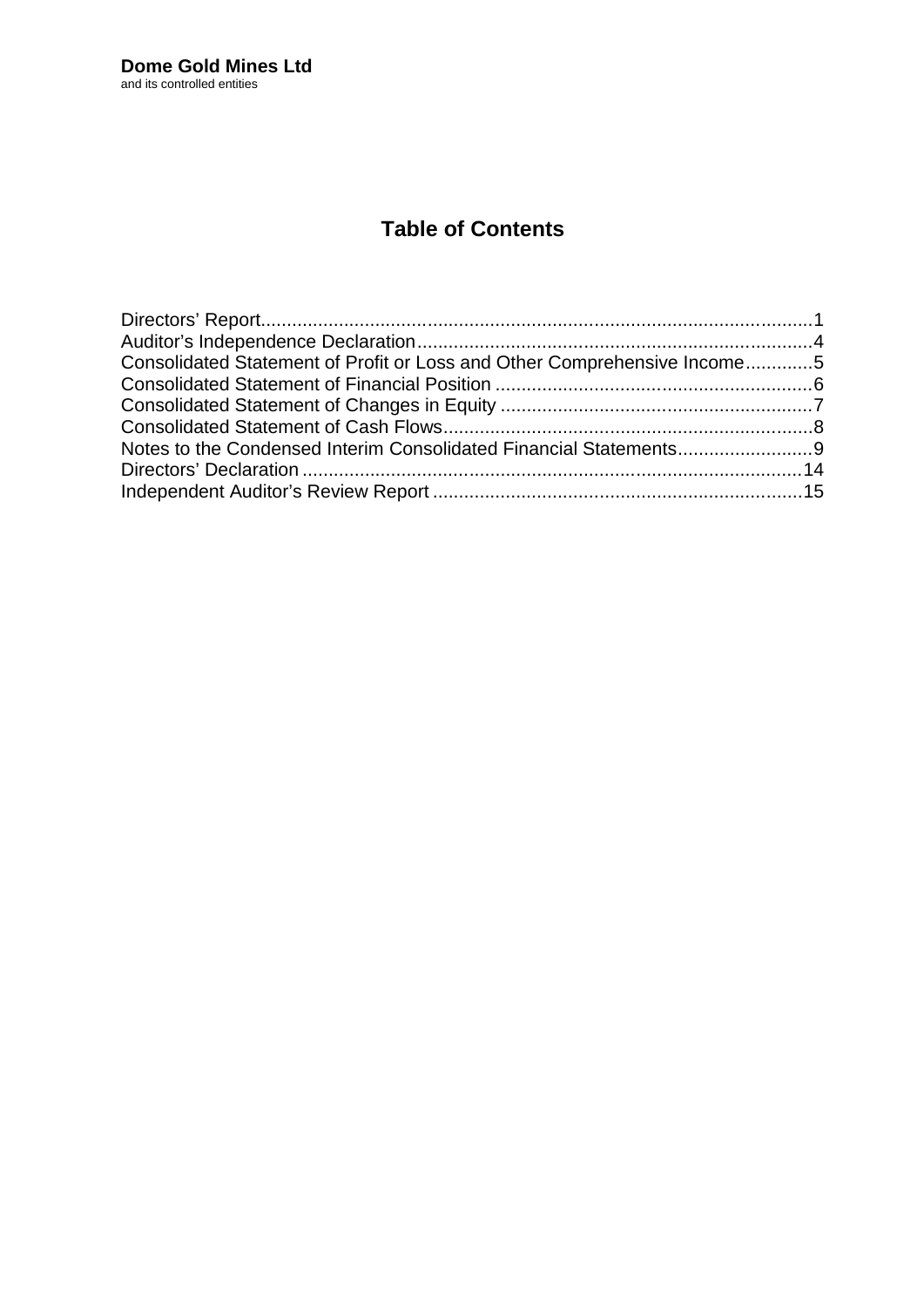**Directors' Report**

The directors of Dome Gold Mines Ltd present their report together with the financial statements of the consolidated entity, being Dome Gold Mines Ltd ('Dome' or 'the Company') and its controlled entities ('the Group') for the half-year ended 31 December 2016.

### **DIRECTORS**

The names of the directors in office at any time during or since 1 July 2016 and up to the date of this report are:

> Garry G Lowder **Chairman**<br>
> Andrew B Skinner Chairman<br>
> Non-Exec Tadao Tsubata Non-Executive Director Allen Jay<br>
> Sarah E Harvey (resigned 21 July 2016) Alternate Director Sarah E Harvey (resigned 21 July 2016)

**Non-Executive Director** 

### **REVIEW OF OPERATIONS**

#### **Corporate Activities**

- On 9 August 2016 the Company completed a placement of 7,500,000 fully paid ordinary shares at \$0.20 per share to raise \$1,500,000, and issued 7,500,000 unlisted options which expire on 9 August 2017.
- On 16 August 2016 the Company completed a placement of 502,840 fully paid ordinary shares at \$0.25 per share to raise \$125,710.
- On 16 August 2016 the Company completed a placement of 1,188,058 fully paid ordinary shares at \$0.21 per share to raise \$249,492.

On 21 July 2016, Ms Sarah Harvey resigned as an Alternate Director of the Company.

The loss of the Group for the half-year after providing for income tax amounted to \$797,578 (2015: \$703,817).

The net asset position of the Group has increased from \$27,116,618 at 30 June 2016 to \$28,047,390 at 31 December 2016.

### **Fiji Exploration Developments**

#### **Projects**

Dome, through its wholly owned Fijian subsidiaries, Dome Mines Ltd and Magma Mines Ltd holds 100% of three Special Prospecting Licences (SPL) in Fiji, namely, SPL1495 (Sigatoka Ironsand Project), SPL1451 (Ono Island Project) and SPL1452 (Nadrau Project). SPL 1454 was relinquished in the September 2015 quarter.

### *Sigatoka Ironsand Project*

Dome announced the completion of a positive Pre-Feasibility Study (PFS) in March 2015. The PFS concluded that a viable dredge mining and sand processing operation to recover industrial sand, gravel, magnetite concentrate (iron ore) and a bulk non-magnetic heavy mineral concentrate, all products have local or international markets. The PFS recommended completion of a Definitive Feasibility Study (DFS) that will include the operation of a pilot processing plant to produce product samples that can be used for establishing market prices. In addition, the DFS will generate process engineering data needed for the design and equipment selection of a full scale process plant. The DFS will also provide support for the raising of equity and/or debt to implement the mining operation.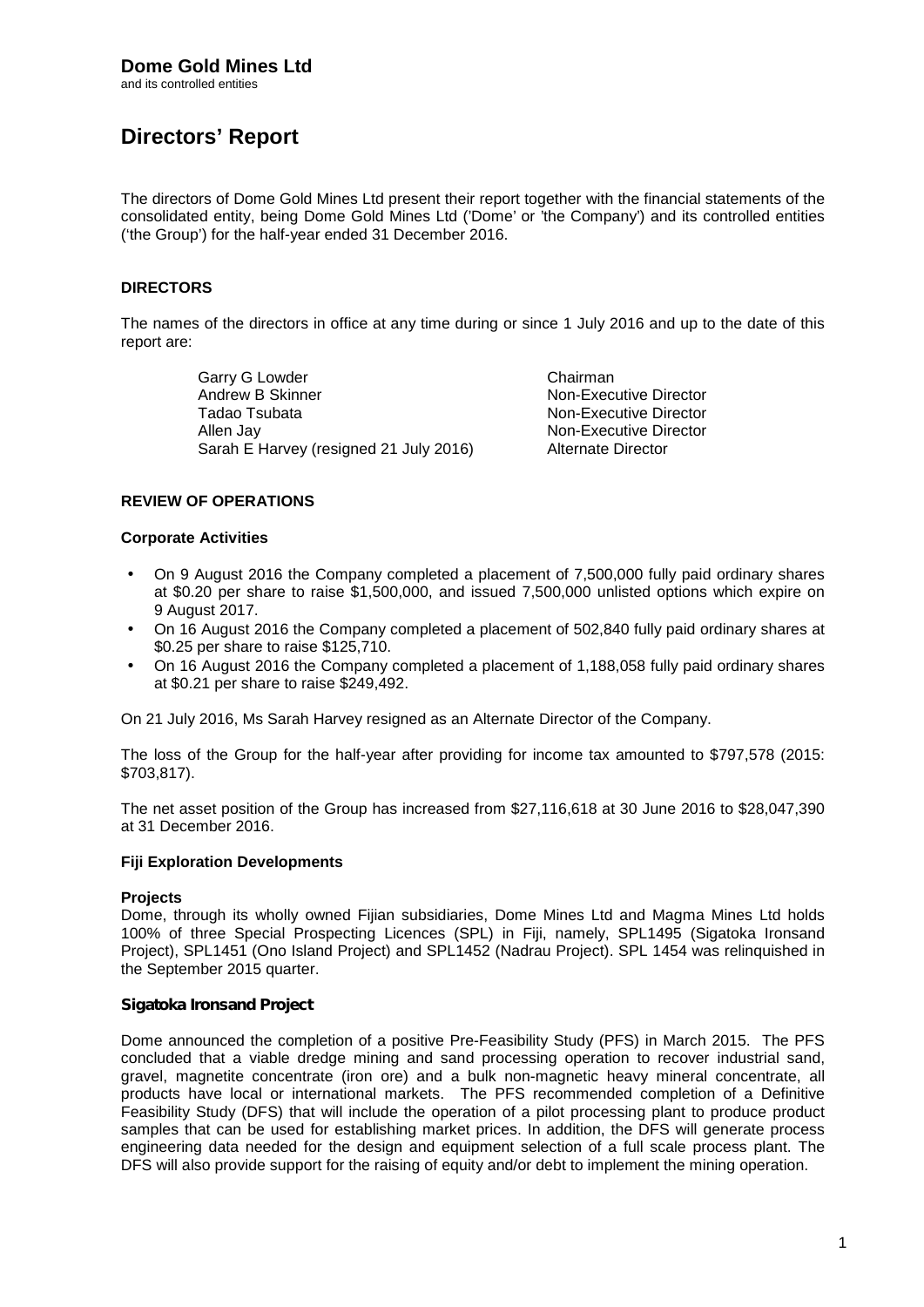# **Directors' Report**

The renewal of SPL1495 for a new 3-year period was granted by the Mineral Resources Department from 13 July 2015 to 12 July 2018.

An Environmental Impact Assessment (EIA) for the Sigatoka Ironsands Project on SPL1495 in Fiji received formal approval from the Fiji Department of Environment on 8 October 2015 (see ASX announcement dated 12 October 2015).

The Company submitted documentation for its Mining Lease Application to the Mineral Resources Department (MRD) in Fiji in late 2015 (see ASX announcement dated 28 January 2016) and awaits formal granting of the lease.

#### *Ono Island Project*

An offset pole-dipole IP survey was successfully completed on two adjacent high sulphidation epithermal gold prospects on the northern part of Ono Island, known as Naqara East and Naqara West (see ASX announcement dated 7 October 2016). These had previously been covered by soil sampling and geological mapping campaigns that identified areas of intense argillic alteration and zones of silicification and anomalous geochemistry, proximal to the northern rim of a volcanic caldera.

These results strongly reinforce the Company's view that both the East and West systems at Naqara are very prospective for high sulphidation epithermal gold-silver mineralisation at depth.

The offset pole-dipole IP survey involved four arrays, two over each prospect. The two arrays on the eastern Naqara prospect produced coherent data showing a NNW trending linear resistivity anomaly that was evident nearer surface and coincident with a distinct chargeability anomaly at increasing depth. The relationship between resistivity and chargeability is poor near surface at Naqara West, but there are indications of increasing chargeability with depth, although the response is not as persistent nor as strong as at the Naqara East prospect. In part this may be due to the chargeability response (particularly at the Naqara West prospect) being impacted by the proximity and incursion of seawater and the rugged and more deeply incised terrain in the west. This contributed to "low earth resistivities" particularly for deeper readings (below 300m to 400m).

A ten-hole diamond drilling program is being planned, initially with two holes in Naqara West and three proposed at Naqara East and then follow-up drilling in areas with the best mineralisation.

Statutory licence and land rental fees have been paid to the MRD in respect of the SPL and the renewal of SPL1451 for a new 3-year period was granted by the Mineral Resources Department from 13 February 2017 to 12 February 2020.

### *Nadrau Project*

Quotes were obtained to undertake three dimensional Induced Polarisation and magnetometer surveys over the Namoli and Wainivau Prospects. The objective of this work is to provide subsurface data on the intrusive systems whose interpretation will assist with targeting of exploration diamond drill holes.

Statutory licence and land rental fees have been paid to the MRD in respect of the SPL renewal and the renewal of SPL1452 for a new 2-year period was granted by the Mineral Resources Department from 13 February 2017 to 12 February 2019.

### **NO MATERIAL CHANGES STATEMENT**

Dome Gold Mines Ltd confirms that it is not aware of any new information or data that would materially affect the information included in the market announcements dated 15 August 2016 and 7 October 2016, and that all material assumptions and technical parameters in the market announcements continue to apply and have not materially changed.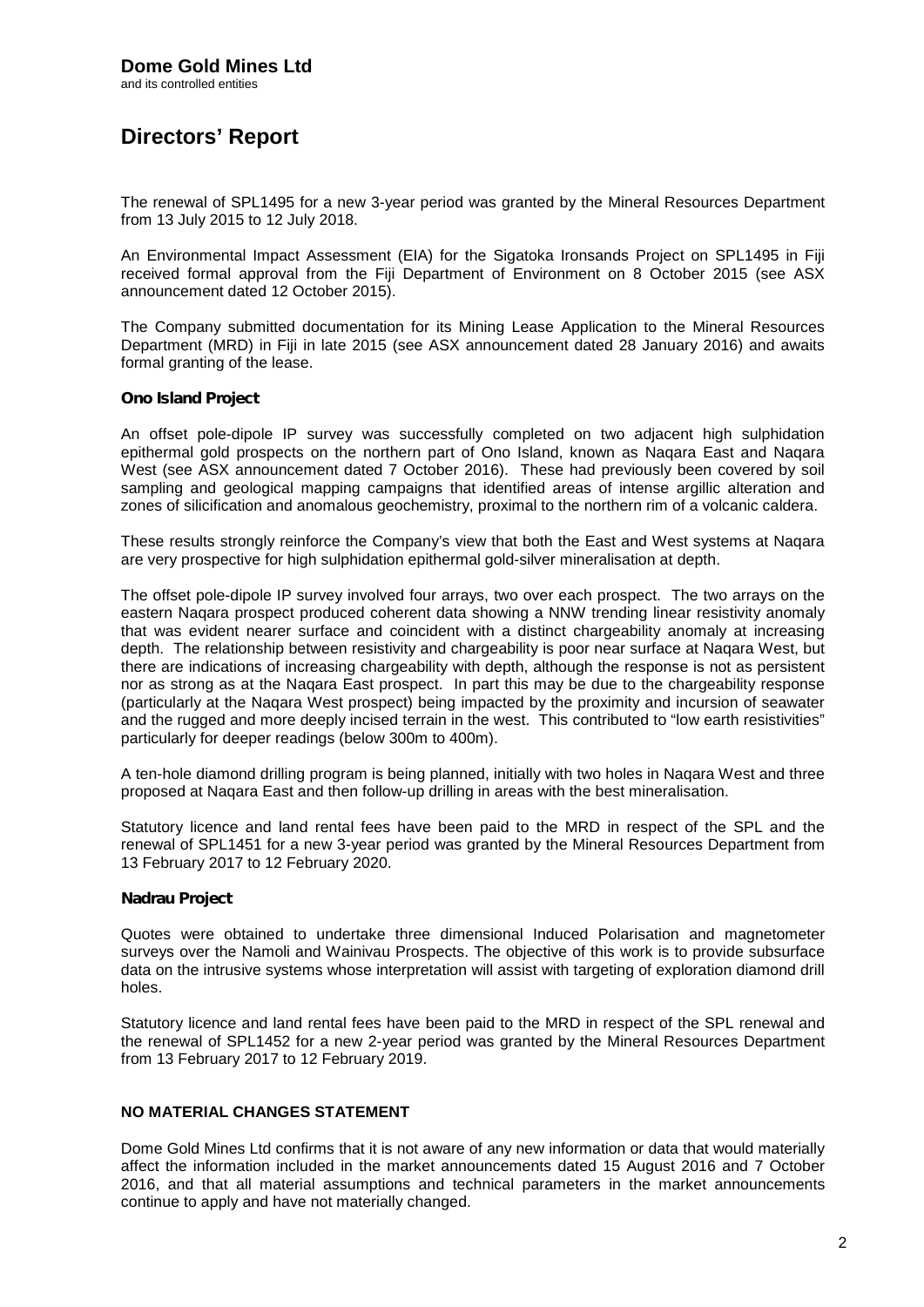and its controlled entities

# **Directors' Report**

The Company confirms that the form and context in which the Competent Person's findings are presented have not been materially modified from the original market announcements.

### **COMPETENT PERSON STATEMENT**

The information in this Half-Yearly Report that relates to Exploration Results is based on information compiled by John V McCarthy, who is the Chief Executive Officer of the Company. Mr McCarthy is a geologist who is a Member of the Australasian Institute of Mining and Metallurgy and has sufficient experience which is relevant to the style of mineralisation and type of deposits under consideration and to the activities which he is undertaking to qualify as a Competent Person as defined in the 2012 Edition of the 'Australasian Code for Reporting of Exploration Results, Mineral Resources and Ore Reserves'. Mr McCarthy, through his family Superfund, holds shares in the Company. He consents to the inclusion in this Annual Report of the matters based on his information in the form and context in which it appears.

The information in this report that relates to Geophysical Results is based on information compiled by Steve Collins, who is an independent consultant employed by Arctan Services Pty Ltd. Mr Collins is a Member of the Australasian Institute of Geoscientists and has sufficient experience which is relevant to the style of mineralisation and type of deposits under consideration and to the activities which he is undertaking to qualify as a Competent Person as defined in the 2012 Edition of the 'Australasian Code for Reporting of Exploration Results, Mineral Resources and Ore Reserves'. Mr Collins holds no shares in the Company or the property and consents to the inclusion in this report of the matters based on his information in the form and context in which it appears.

### **SUBSEQUENT EVENTS**

On 16 February 2017 the Company was notified in writing by the MRD that both SPLs in respect of Ono Island Project (SPL1451) and Nadrau Project (SPL1452) have been renewed for 3 and 2 year periods respectively as at 13 February 2017.

No other matters or circumstances have arisen since the end of the financial period which significantly affected or may significantly affect the operations of the Company, the results of those operations, or the state of affairs of the Company in future financial years.

#### **AUDITOR'S INDEPENDENCE DECLARTION UNDER SECTION 307C OF THE CORPORATIONS ACT 2001**

The auditor's independence declaration is set out on page 4 as required under section 307C of the Corporations Act 2001 and forms part of this Directors' Report.

Signed in accordance with a resolution of the directors.

R Lowder

G. G. Lowder Chairman Sydney, 9 March 2017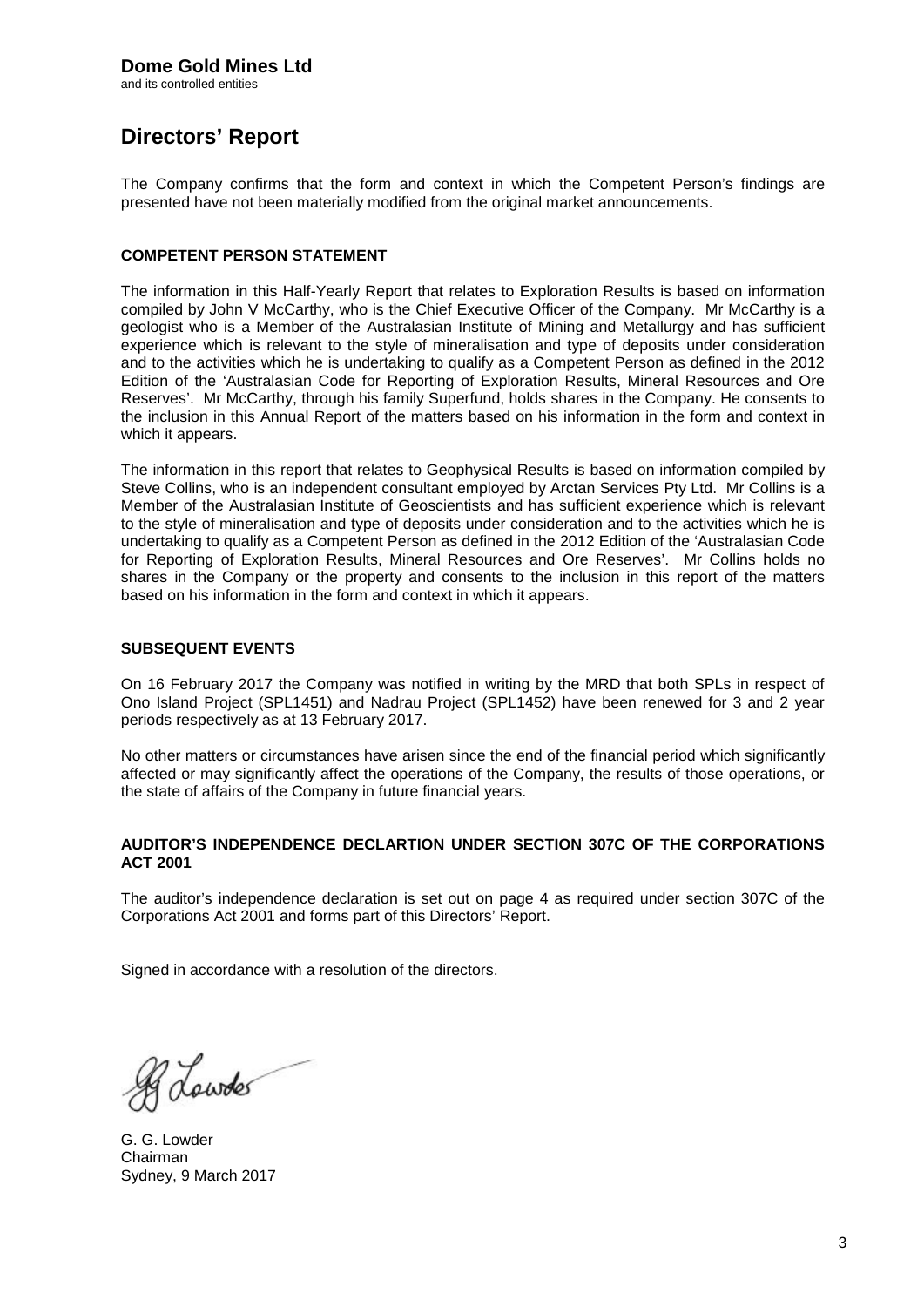

Level 17, 383 Kent Street Sydney NSW 2000

Correspondence to: Locked Bag Q800 QVB Post Office Sydney NSW 1230

**T** +61 2 8297 2400 **F** +61 2 9299 4445 **E** info.nsw@au.gt.com **W** www.grantthornton.com.au

### Auditor's Independence Declaration To the Directors of Dome Gold Mines Ltd

In accordance with the requirements of section 307C of the Corporations Act 2001, as lead auditor for the audit of Dome Gold Mines Ltd for the half-year ended 31 December 2016, I declare that, to the best of my knowledge and belief, there have been:

- a no contraventions of the auditor independence requirements of the Corporations Act 2001 in relation to the audit; and
- b no contraventions of any applicable code of professional conduct in relation to the audit.

 $rac{1}{20}$ 

GRANT THORNTON AUDIT PTY LTD Chartered Accountants

M D Dewhurst Partner - Audit & Assurance

Sydney, 9 March 2017

Grant Thornton Audit Pty Ltd ACN 130 913 594 a subsidiary or related entity of Grant Thornton Australia Ltd ABN 41 127 556 389

Liability limited by a scheme approved under Professional Standards Legislation. Liability is limited in those States where a current scheme applies.

<sup>&#</sup>x27;Grant Thornton' refers to the brand under which the Grant Thornton member firms provide assurance, tax and advisory services to their clients and/or refers to one or more member firms, as the context requires. Grant Thomton Australia Ltd is a member firm of Grant Thomton International Ltd (GTIL). GTIL and the member firms are not a worldwide partnership. GTIL and each member firm<br>is a separate legal entity. Ser are not liable for one another's acts or omissions. In the Australian context only, the use of the term 'Grant Thornton' may refer to Grant Thornton Australia Limited ABN 41 127 556 389 and its<br>Australian subsidiaries and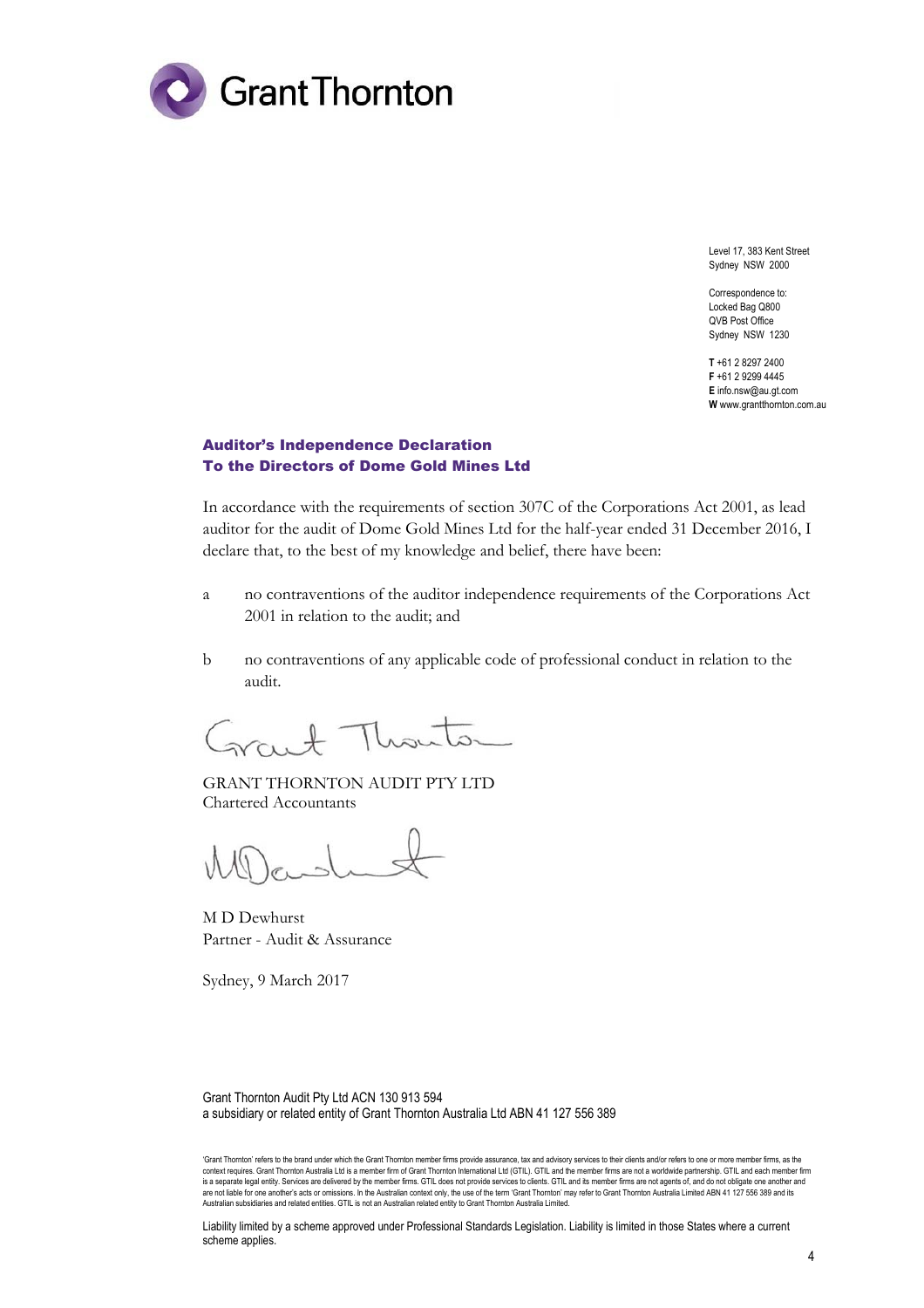# **Consolidated Statement of Profit or Loss and Other Comprehensive Income**

### **For the half-year ended 31 December 2016**

|                                                                                                                | <b>Notes</b> | 31 December<br>2016<br>S | 31 December<br>2015<br>(restated) |
|----------------------------------------------------------------------------------------------------------------|--------------|--------------------------|-----------------------------------|
| Other income                                                                                                   |              | 9,824                    | 246,104                           |
|                                                                                                                |              |                          |                                   |
| Employee benefits expenses (including directors fees)                                                          |              | (254, 495)               | (304, 641)                        |
| Other expenses                                                                                                 |              | (518, 668)               | (596, 701)                        |
| <b>Operating loss</b>                                                                                          |              | (763, 339)               | (655, 238)                        |
| Depreciation                                                                                                   |              | (5,993)                  | (9, 119)                          |
| Finance costs                                                                                                  |              | (28, 159)                | (28, 244)                         |
| Impairment                                                                                                     |              |                          | (11, 105)                         |
| Loss on foreign exchange                                                                                       |              | (87)                     | (111)                             |
| Loss before income tax expense                                                                                 |              | (797, 578)               | (703, 817)                        |
| Income tax expense                                                                                             |              |                          |                                   |
| Loss for the period                                                                                            |              | (797, 578)               | (703, 817)                        |
| Other comprehensive income for the period<br>Items that may be reclassified subsequently to profit or<br>loss: |              |                          |                                   |
| Exchange differences on translating foreign controlled<br>entities                                             |              | 53,006                   | 85,395                            |
| Total comprehensive loss for the period                                                                        |              | (744,572)                | (618,422)                         |
| <b>Earnings per share</b>                                                                                      |              |                          |                                   |
| Basic and diluted loss per share (cents per share)                                                             | 4            | (0.34)                   | (0.31)                            |
|                                                                                                                |              |                          |                                   |

The above consolidated statement of profit or loss and other comprehensive income should be read in conjunction with the accompanying notes.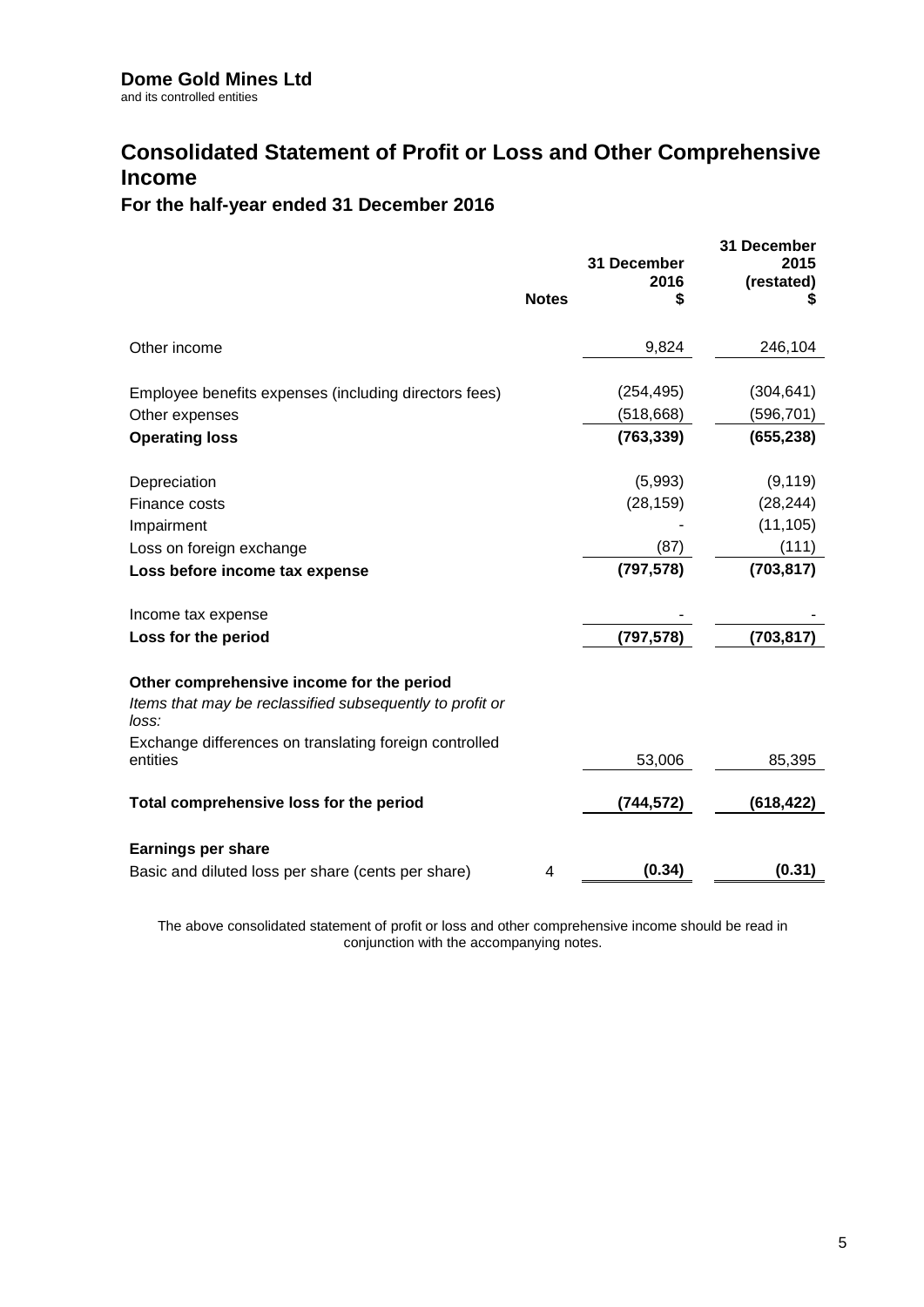# **Consolidated Statement of Financial Position**

### **As at 31 December 2016**

|                                                    |              | 31 December<br>2016 | 30 June<br>2016<br>(restated) |
|----------------------------------------------------|--------------|---------------------|-------------------------------|
|                                                    | <b>Notes</b> | \$                  | S                             |
| <b>CURRENT ASSETS</b>                              |              |                     |                               |
| Cash and cash equivalents                          |              | 833,533             | 319,028                       |
| Trade and other receivables                        |              | 22,736              | 68,118                        |
| Other assets                                       |              | 150,610             | 28,109                        |
| <b>TOTAL CURRENT ASSETS</b>                        |              | 1,006,879           | 415,255                       |
| <b>NON-CURRENT ASSETS</b>                          |              |                     |                               |
| Property, plant and equipment                      |              | 334,165             | 374,100                       |
| Capitalised exploration and evaluation expenditure | $\sqrt{5}$   | 28,170,946          | 27,689,854                    |
| Other assets                                       |              | 100,068             | 192,367                       |
| <b>TOTAL NON-CURRENT ASSETS</b>                    |              | 28,605,179          | 28,256,321                    |
| <b>TOTAL ASSETS</b>                                |              | 29,612,058          | 28,671,576                    |
| <b>CURRENT LIABILITIES</b>                         |              |                     |                               |
| Trade and other payables                           |              | 99,013              | 111,028                       |
| <b>TOTAL CURRENT LIABILITIES</b>                   |              | 99,013              | 111,028                       |
| <b>NON-CURRENT LIABILITIES</b>                     |              |                     |                               |
| <b>Borrowings</b>                                  |              | 1,465,655           | 1,443,930                     |
| <b>TOTAL NON-CURRENT LIABILITIES</b>               |              | 1,465,655           | 1,443,930                     |
| <b>TOTAL LIABILITIES</b>                           |              | 1,564,668           | 1,554,958                     |
| <b>NET ASSETS</b>                                  |              | 28,047,390          | 27,116,618                    |
| <b>EQUITY</b>                                      |              |                     |                               |
| Issued capital                                     | 6            | 36,427,778          | 34,752,434                    |
| Foreign currency translation reserve               |              | 290,101             | 237,095                       |
| <b>Accumulated losses</b>                          |              | (8,670,489)         | (7,872,911)                   |
| TOTAL EQUITY                                       |              | 28,047,390          | 27,116,618                    |

The above consolidated statement of financial position should be read in conjunction with the accompanying notes.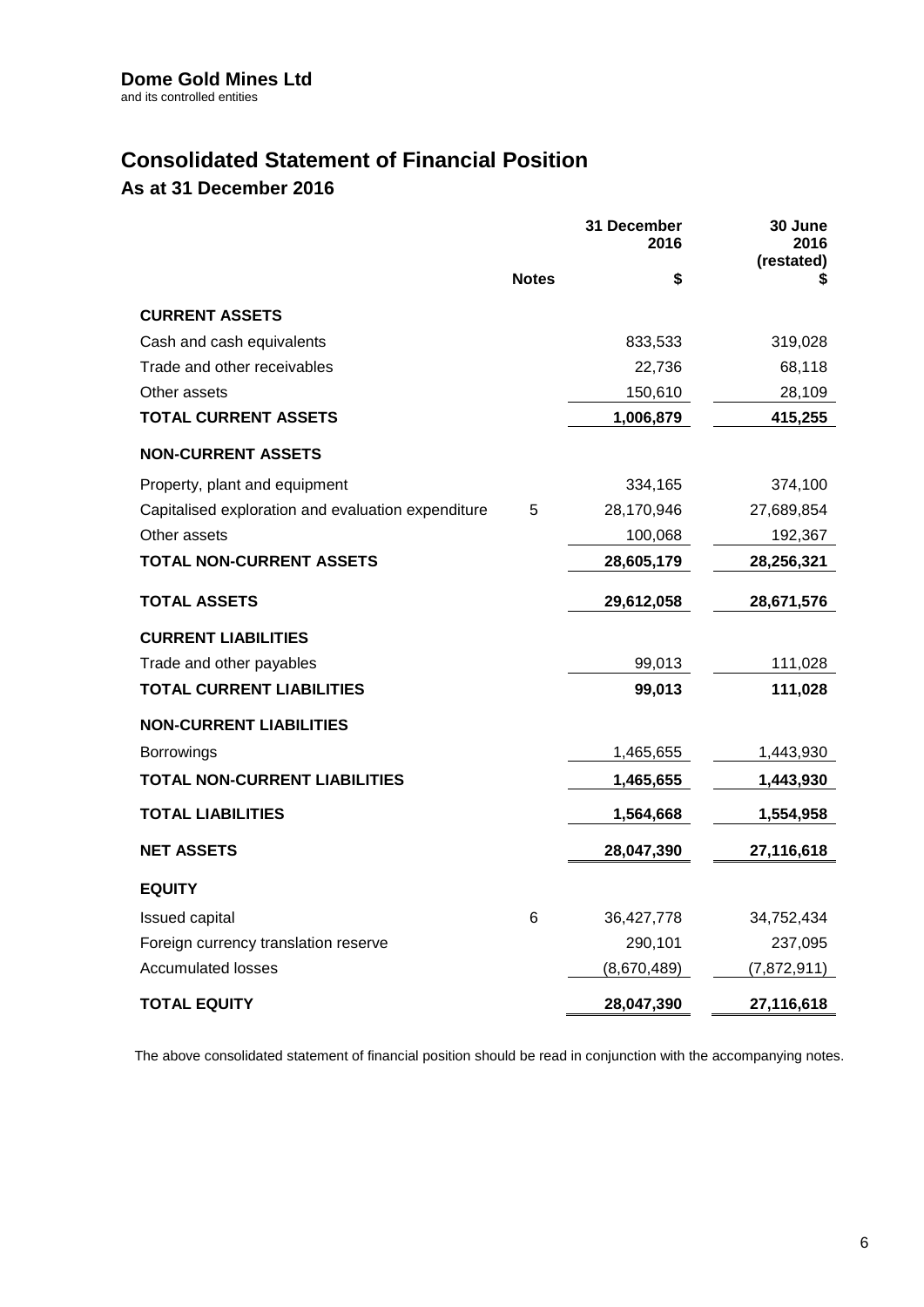# **Consolidated Statement of Changes in Equity**

**For the half-year ended 31 December 2016**

|                                         | <b>Issued</b><br><b>Capital</b><br>\$ | Foreign<br><b>Currency</b><br><b>Translation</b><br><b>Reserves</b><br>\$ | <b>Accumulated</b><br><b>Losses</b><br>\$ | <b>Total</b><br><b>Equity</b> |
|-----------------------------------------|---------------------------------------|---------------------------------------------------------------------------|-------------------------------------------|-------------------------------|
| Balance at 1 July 2015                  | 33,769,580                            | 147,588                                                                   | (6,375,955)                               | 27,541,213                    |
| <b>Transaction with owners</b>          |                                       |                                                                           |                                           |                               |
| Ordinary shares issued                  | 1,047,417                             |                                                                           |                                           | 1,047,417                     |
| Transaction costs on issue of shares    | (64, 563)                             |                                                                           |                                           | (64, 563)                     |
| Total transactions with owners          | 982,854                               | $\blacksquare$                                                            |                                           | 982,854                       |
| Other comprehensive income              |                                       | 85,395                                                                    |                                           | 85,395                        |
| Loss for the period                     |                                       |                                                                           | (703, 817)                                | (703, 817)                    |
| Total comprehensive loss for the period |                                       | 85,395                                                                    | (703, 817)                                | (618, 422)                    |
| <b>Balance at 31 December 2015</b>      | 34,752,434                            | 232,983                                                                   | (7,079,772)                               | 27,905,645                    |
| Balance at 1 July 2016                  | 34,752,434                            | 237,095                                                                   | (7,872,911)                               | 27,116,618                    |
| <b>Transaction with owners</b>          |                                       |                                                                           |                                           |                               |
| Ordinary shares issued                  | 1,875,202                             |                                                                           |                                           | 1,875,202                     |
| Transaction costs on issue of shares    | (199, 858)                            |                                                                           |                                           | (199, 858)                    |
| Total transactions with owners          | 1,675,344                             | $\blacksquare$                                                            | $\overline{\phantom{a}}$                  | 1,675,344                     |
| Other comprehensive income              |                                       | 53,006                                                                    |                                           | 53,006                        |
| Loss for the period                     |                                       |                                                                           | (797, 578)                                | (797, 578)                    |
| Total comprehensive loss for the period |                                       | 53,006                                                                    | (797, 578)                                | (744, 572)                    |
| <b>Balance at 31 December 2016</b>      | 36,427,778                            | 290,101                                                                   | (8,670,489)                               | 28,047,390                    |

The above consolidated statement of changes in equity should be read in conjunction with the accompanying notes.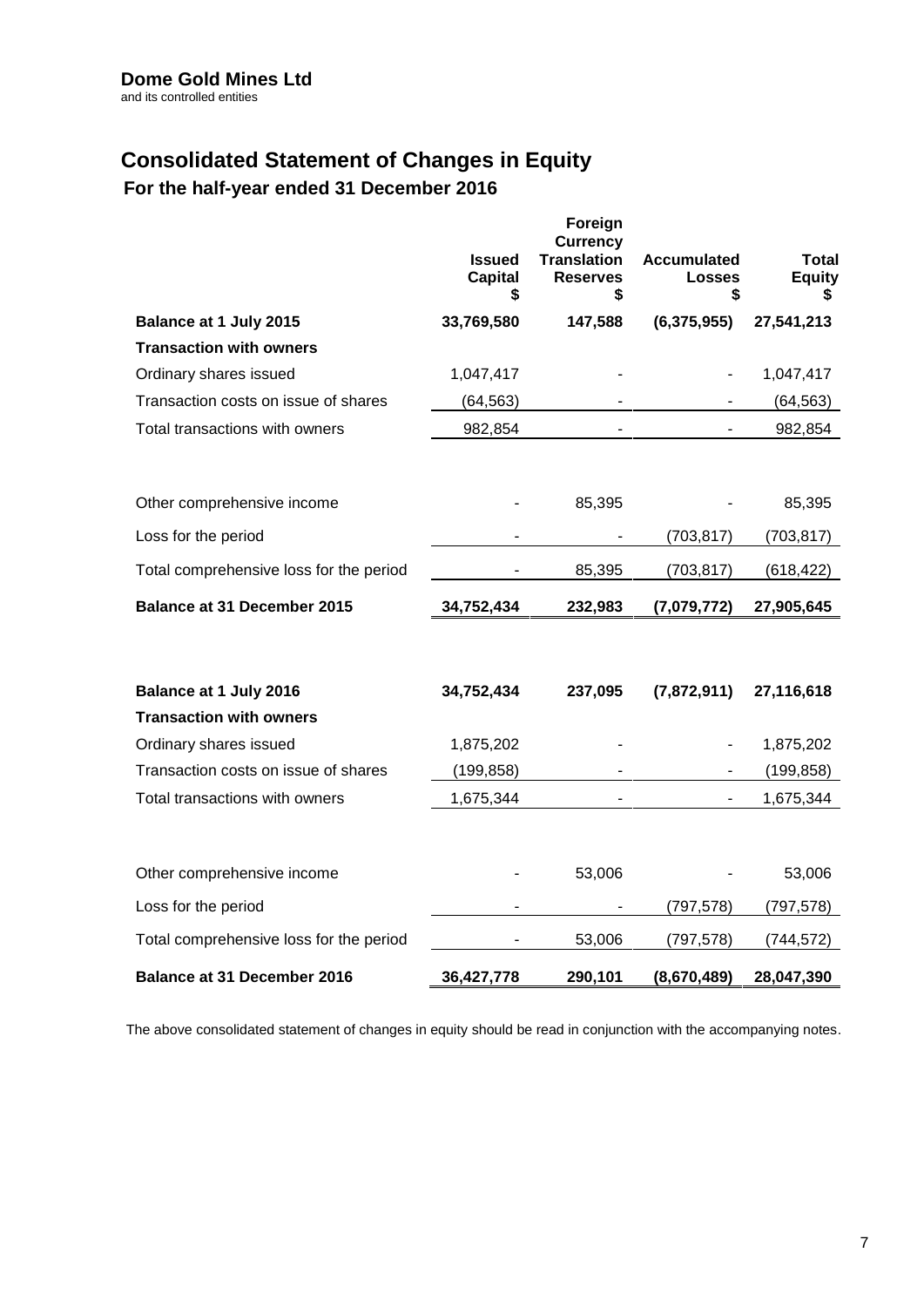# **Consolidated Statement of Cash Flows**

**For the half-year ended 31 December 2016**

|                                                                       | 31 December<br>2016 | 31 December<br>2015 |
|-----------------------------------------------------------------------|---------------------|---------------------|
|                                                                       | \$                  | \$                  |
| <b>CASH FLOWS FROM OPERATING ACTIVITIES</b>                           |                     |                     |
| Interest received                                                     | 9,824               | 16,739              |
| Cash received from other income                                       | 37,111              | 229,365             |
| Cash paid to suppliers and employees                                  | (780, 137)          | (910, 213)          |
| Interest paid                                                         |                     | (1,622)             |
| Other tax (paid)/received                                             | (541)               | 5,267               |
| Net cash used in operating activities                                 | (733, 743)          | (660, 464)          |
| <b>CASH FLOWS FROM INVESTING ACTIVITIES</b>                           |                     |                     |
| Cash paid on deposit/advance payment                                  | (21,036)            | (5,859)             |
| Exploration cost payments capitalised                                 | (397, 687)          | (278, 299)          |
| Purchase of property, plant & equipment                               | (2, 483)            | (617)               |
| Net cash used in investing activities                                 | (421, 206)          | (284, 775)          |
| <b>CASH FLOWS FROM FINANCING ACTIVITIES</b>                           |                     |                     |
| Proceeds from issue of share capital                                  | 1,875,202           | 635,293             |
| Repayment of borrowings                                               | (6, 240)            | (556, 512)          |
| Cash paid on share issue costs                                        | (199, 858)          | (148, 206)          |
| Net cash provided by/(utilised in) financing activities               | 1,669,104           | (69, 425)           |
| Net increase/(decreased) in cash and cash<br>equivalents              | 514,155             | (1,014,664)         |
| Cash and cash equivalents at the beginning of the<br>financial period | 319,028             | 2,245,950           |
| Exchange differences on cash and cash equivalents                     | 350                 | 1,119               |
| Cash and cash equivalents at the end of the<br>financial period       | 833,533             | 1,232,405           |

The above consolidated statement of cash flows should be read in conjunction with the accompanying notes.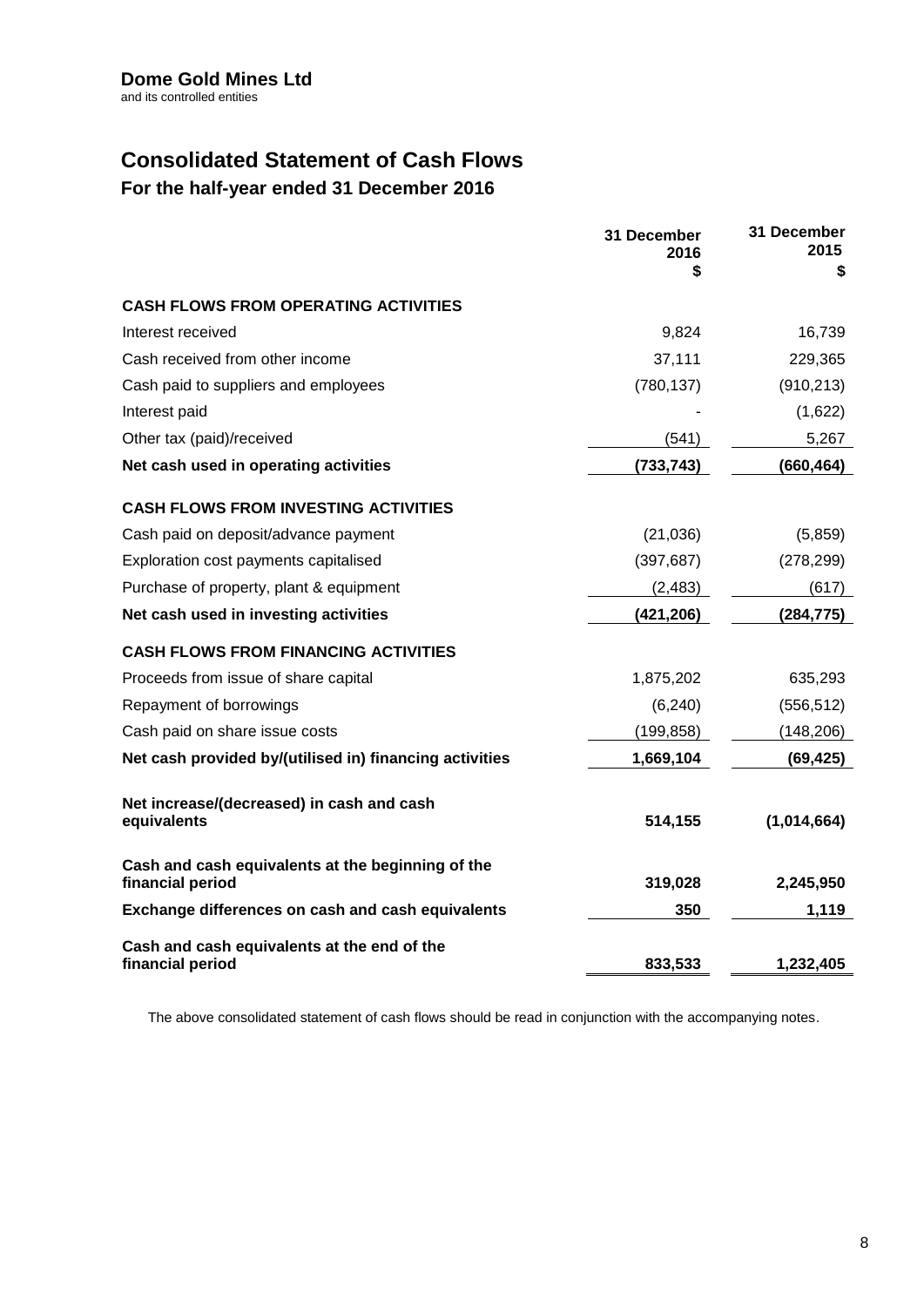### **1 BASIS OF PREPARATION**

The condensed interim consolidated financial statements of the Group are for the six months ended 31 December 2016 and are presented in Australian dollar (\$), which is the functional currency of the parent company. These general purpose interim financial statements have been prepared in accordance with the requirements of the Corporations Act 2001 and AASB 134 Interim Financial Reporting. They do not include all of the information required in annual financial statements in accordance with Australian Accounting Standards, and should be read in conjunction with the consolidated financial statements of the Group for the year ended 30 June 2016 and any public announcements made by the Group during the half-year in accordance with continuous disclosure requirements arising under the Australian Stock Exchange Listing Rules and the Corporations Act 2001.

The interim financial statements have been approved and authorised for issue by the board of directors on 9 March 2017.

#### **Going concern**

The consolidated financial statements have been prepared on a going concern basis which contemplates the realisation of assets and settlement of liabilities in the ordinary course of business.

For the 6 months to 31 December 2016, the Group has incurred a trading loss of \$797,578 (2015: \$703,817), used \$1,131,430 (2015: \$938,763) of net cash in operations including payments for exploration for the halfyear ended 31 December 2016, and had a cash balance of \$833,533 as at 31 December 2016. These conditions give rise to a material uncertainty that may cast significant doubt upon the Group's ability to continue as a going concern. The ongoing operation of the Group is dependent upon:

- the Group raising additional funding from shareholders or other parties; and/or
- the Group reducing expenditure in-line with available funding.

The Directors have prepared cash flow projections that support the ability of the Group to continue as a going concern. These cash flow projections assume the Group obtains sufficient additional funding from shareholders or other parties. If such funding is not achieved, the Group plans to reduce expenditures significantly.

In the event that the Group does not obtain additional funding and/or reduce expenditure in-line with available funding, it may not be able to continue its operations as a going concern and therefore may not be able to realise its assets and extinguish its liabilities in the ordinary course of operations and at the amounts stated in the financial report.

### **2 SIGNIFICANT ACCOUNTING POLICIES**

The interim financial statements have been prepared in accordance with the same accounting policies adopted in the Group's last annual financial statements for the year ended 30 June 2016, unless otherwise stated.

The accounting policies have been applied consistently throughout the Group for the purposes of preparation of these interim financial statements.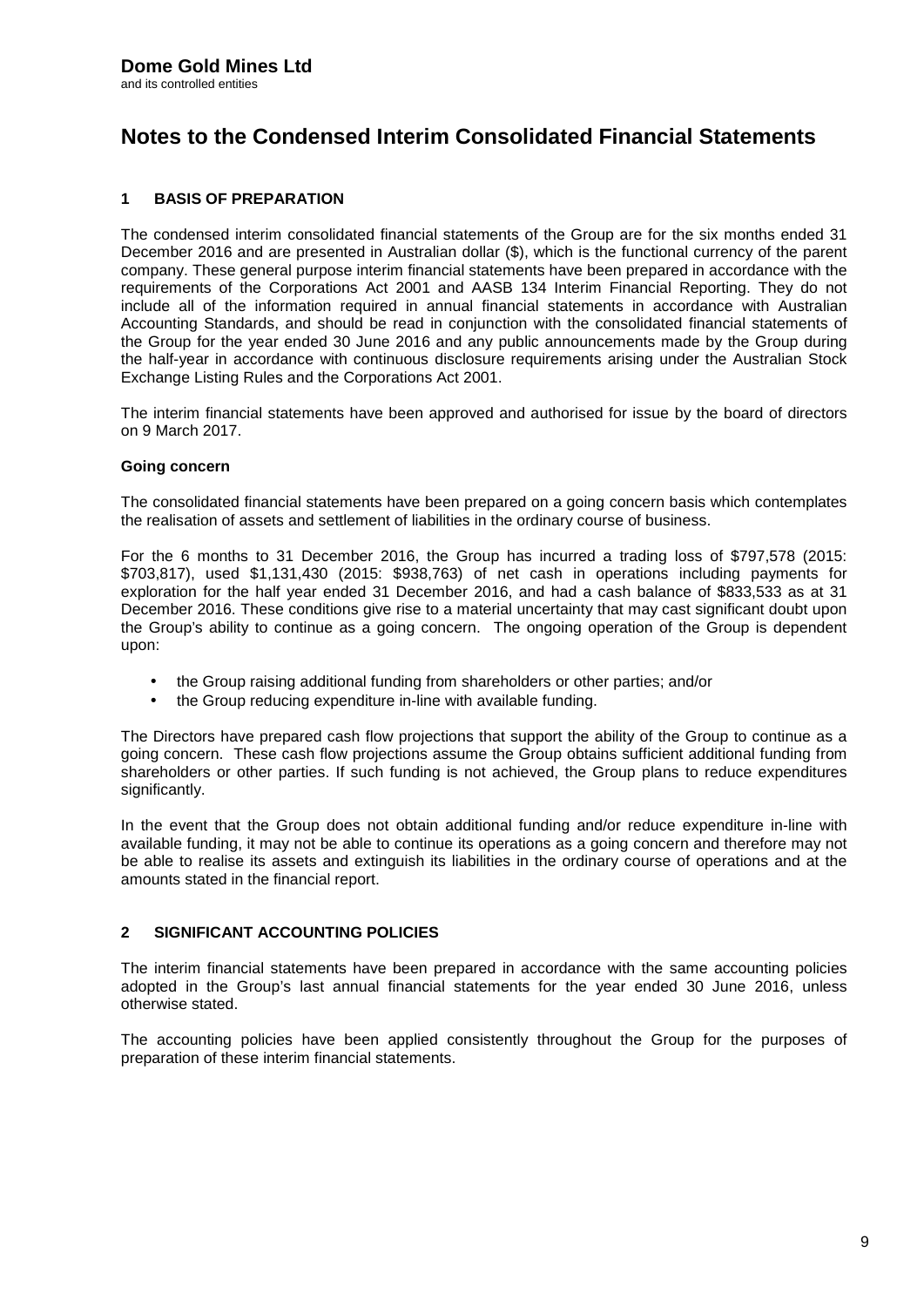### **3 SEGMENT REPORTING**

Segment information is presented in respect of the Group's management and internal reporting structure.

Transactions with Fiji segment are determined on an arm's length basis.

Segment results, assets and liabilities include items directly attributable to a segment as well as those that can be allocated on a reasonable basis. Unallocated items comprise mainly income earning assets and revenue, interest bearing loans, borrowings and expenses, and corporate assets and expenses.

#### **Geographical segments**

For the half-year year ended 31 December 2016 the Company principally operated in Fiji in the mineral exploration sector.

The Group has one reportable segment, as described below:

| <b>Operating Segment</b>             | Fiji       | <b>Unallocated</b> | <b>Consolidated</b><br><b>Total</b> |
|--------------------------------------|------------|--------------------|-------------------------------------|
|                                      | \$         | \$                 | \$                                  |
| 6 months to 31 December<br>2016      |            |                    |                                     |
| <b>Segment revenue</b>               |            |                    |                                     |
| Revenue - external<br>Finance income |            | 9,824              | 9,824                               |
| <b>Total revenue</b>                 |            | 9,824              | 9,824                               |
| Depreciation                         |            | (5,993)            | (5,993)                             |
| Segment gain/(loss)                  | (15, 836)  | (781, 742)         | (797,578)                           |
| <b>Segment assets</b>                | 26,517,583 | 3,094,475          | 29,612,058                          |
| <b>Segment liabilities</b>           | 3,461,444  | (1,896,776)        | 1,564,668                           |
| 6 months to 31 December<br>2015      |            |                    |                                     |
| <b>Segment revenue</b>               |            |                    |                                     |
| Revenue - external                   |            | 229,365            | 229,365                             |
| Finance income                       |            | 16,739             | 16,739                              |
| <b>Total revenue</b>                 |            | 246,104            | 246,104                             |
| Depreciation                         |            | (9, 119)           | (9, 119)                            |
| <b>Segment loss</b>                  | (24, 223)  | (679, 594)         | (703, 817)                          |
| <b>Segment assets</b>                | 26,149,046 | 3,175,578          | 29,324,624                          |
| <b>Segment liabilities</b>           | 3,066,302  | (1,647,323)        | 1,418,979                           |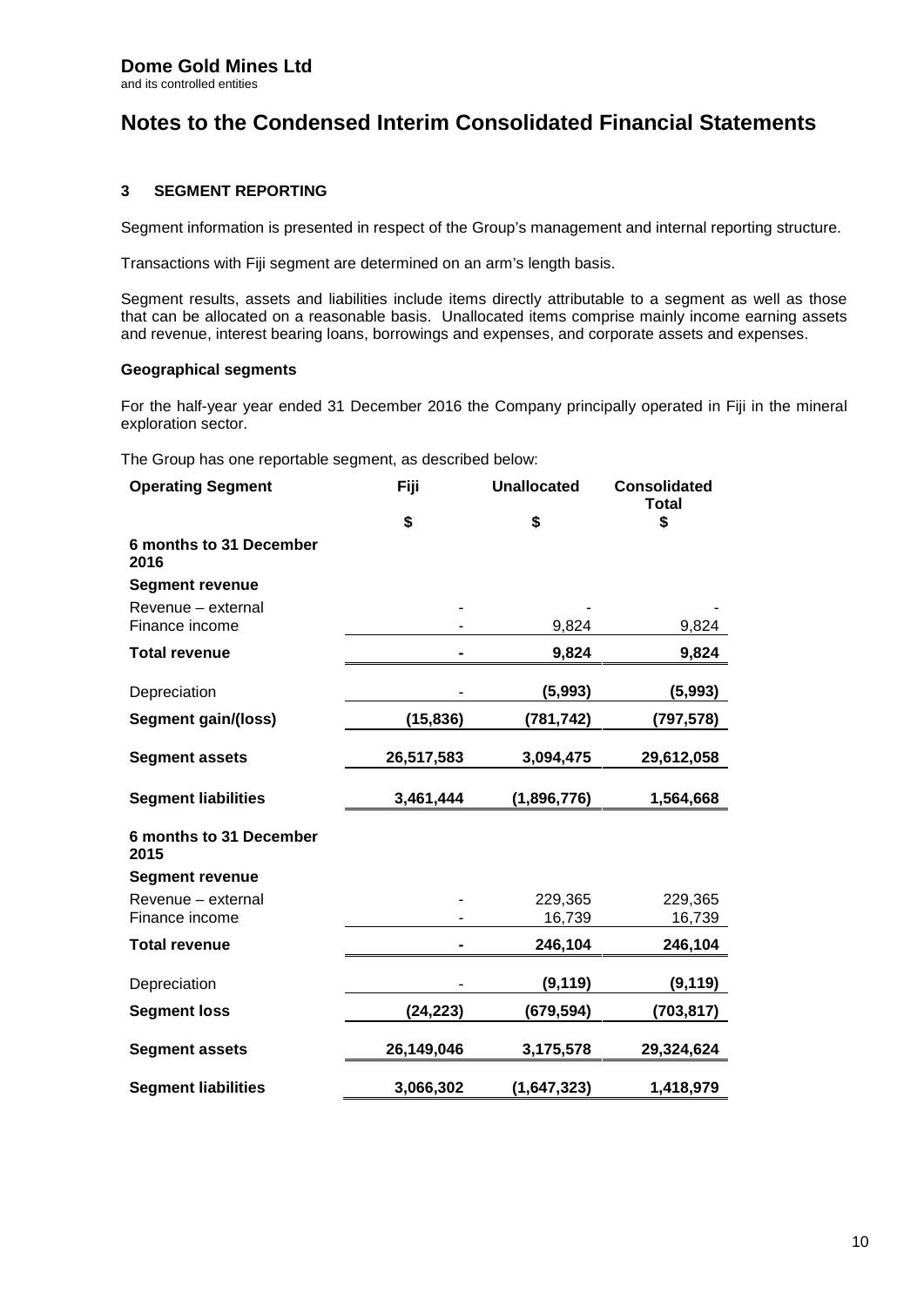### **Dome Gold Mines Ltd**

and its controlled entities

# **Notes to the Condensed Interim Consolidated Financial Statements**

### **3 SEGMENT REPORTING (CONTINUED)**

Reconciliation of reportable segment profit & loss, assets and liabilities

| S                                      | S                                      |
|----------------------------------------|----------------------------------------|
|                                        |                                        |
| (15, 836)                              | (24, 223)                              |
| (781, 742)                             | (679,594)                              |
| (797,578)                              | (703,817)                              |
|                                        |                                        |
| 26,517,583                             | 26,149,046                             |
| (3,780,566)                            | (6,634,141)                            |
| 6,875,041                              | 9,809,719                              |
| 29,612,058                             | 29,324,624                             |
|                                        |                                        |
| 3,461,444                              | 3,066,302                              |
| (3,780,566)                            | (6,634,141)                            |
| 1,883,790                              | 4,986,818                              |
| 1,564,668                              | 1,418,979                              |
|                                        |                                        |
| 6 months to<br><b>31 December 2016</b> | 6 months to<br><b>31 December 2015</b> |
| (797, 578)                             | (703, 817)                             |
| <b>No of Shares</b>                    |                                        |
| 235,452,586                            | 227,010,129                            |
| (0.34)                                 | (0.31)                                 |
|                                        |                                        |

As the Group is loss making, none of the potentially dilutive securities are currently dilutive.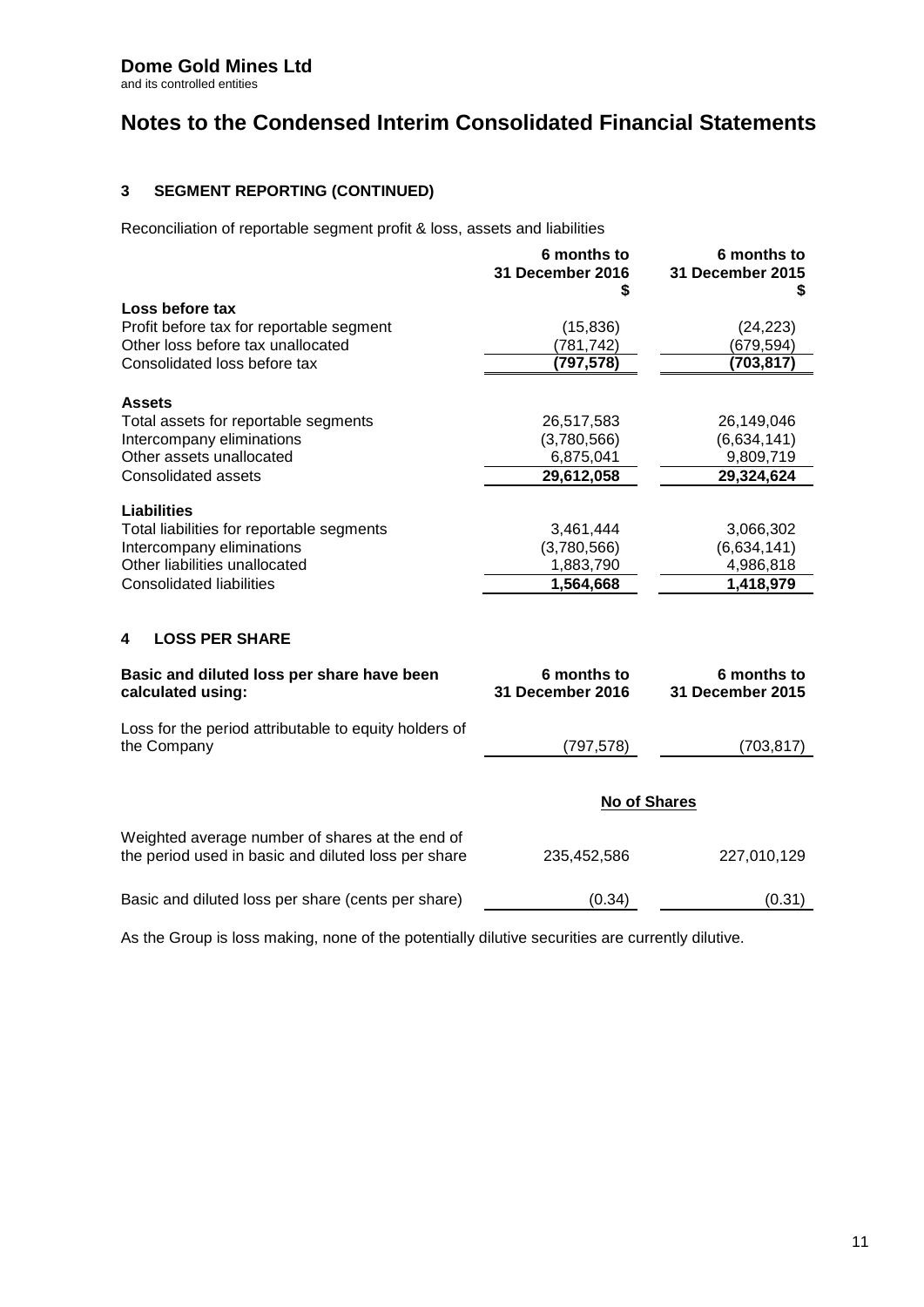### **5 CAPITALISED EXPLORATION AND EVALUATION EXPENDITURE**

|                                                                   | 6 months to<br>31 December 2016<br>S | <b>Year to</b><br>30 June 2016<br>\$ |
|-------------------------------------------------------------------|--------------------------------------|--------------------------------------|
| Opening balance<br>Exploration expenditure capitalised during the | 27,689,854                           | 27,037,069                           |
| period                                                            | 481,092                              | 652,785                              |
| Closing balance                                                   | 28,170,946                           | 27,689,854                           |

Directors have reviewed the carrying value of capitalised exploration and evaluation expenditure and have formed a conservative view on the carrying value of these assets. The ultimate recoupment of these costs is dependent on the successful development and exploitation, or alternatively sale, of the respective areas of interest.

### **6 ISSUED CAPITAL**

The Group issued 9,190,898 shares during the six months to 31 December 2016 for cash. Each share has the same right to receive dividends and the repayment of capital and represents one vote at the shareholders' meeting of Dome Gold Mines Ltd. Shares issued and authorised are summarised as follows:

| <b>Shares</b>                             | 6 months<br>to<br>31 Dec<br>2016<br><b>Shares</b> | <b>Year to</b><br>30 Jun<br>2016<br><b>Shares</b> | 6 months to<br>31 Dec<br>2016<br>\$ | Year to<br>30 Jun<br>2016<br>\$ |
|-------------------------------------------|---------------------------------------------------|---------------------------------------------------|-------------------------------------|---------------------------------|
| Balance at the beginning of the reporting |                                                   |                                                   |                                     |                                 |
| period                                    | 228,274,086                                       | 224,746,947                                       | 34,752,434                          | 33,769,580                      |
| Shares issued during the period           | 9,190,898                                         | 3,527,139                                         | 1,875,202                           | 1,047,417                       |
| Shares issue costs                        |                                                   |                                                   | (199, 858)                          | (64,563)                        |
| Balance at reporting date                 | 237,464,984                                       | 228.274.086                                       | 36,427,778                          | 34,752,434                      |

### **7 SUBSEQUENT EVENTS**

On 16 February 2017 the Company was notified in writing by the MRD that both SPLs in respect of Ono Island Project (SPL1451) and Nadrau Project (SPL1452) have been renewed for 3 and 2 year periods respectively as at 13 February 2017.

No other matters or circumstances have arisen since the end of the financial period which significantly affected or may significantly affect the operations of the Company, the results of those operations, or the state of affairs of the Company in future financial years.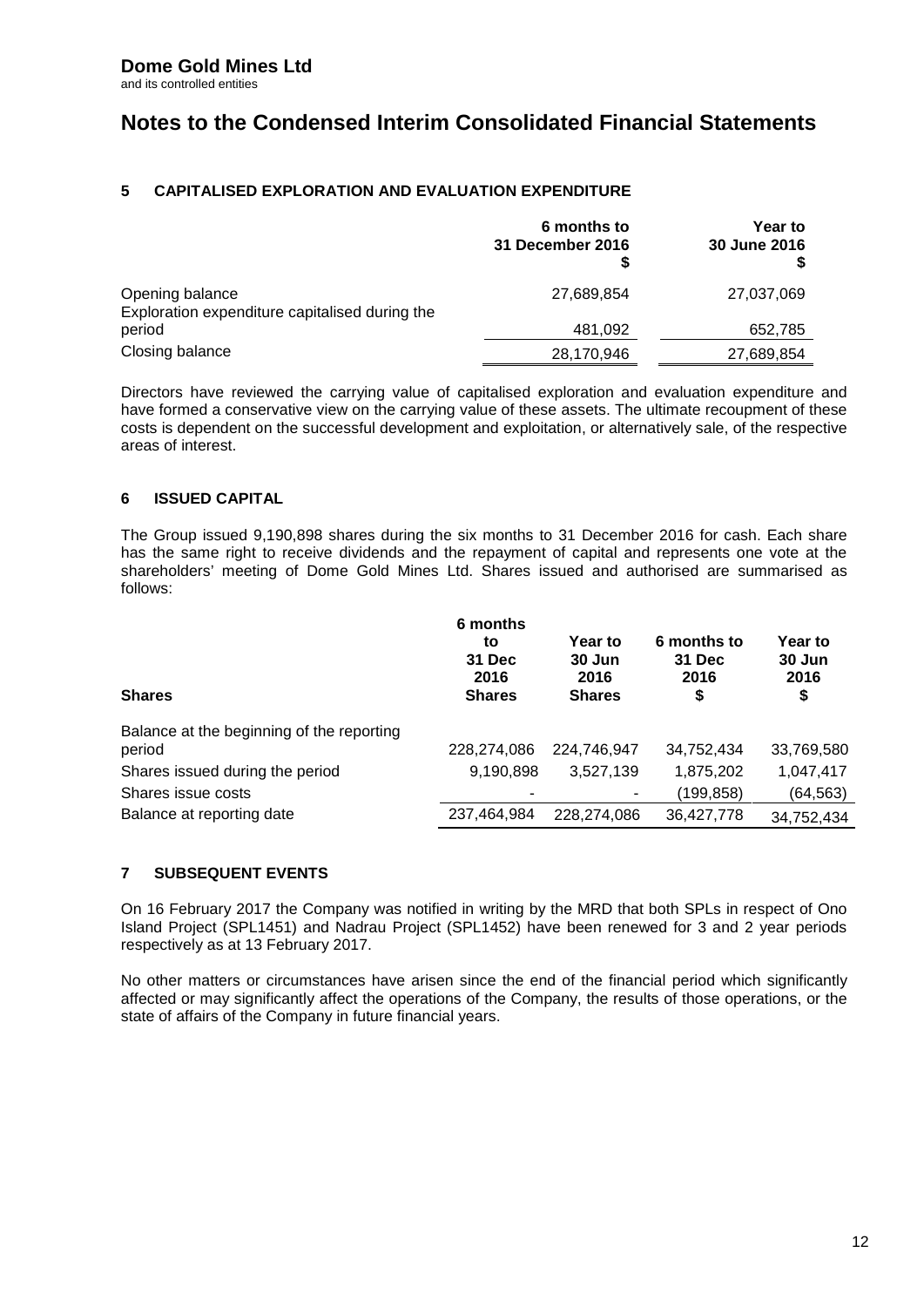### **8 RESTATEMENT**

It has been identified that the gains and losses arising from translation of the intercompany loans the parent has made to its Fijian subsidiaries had been recorded as part of the profit or loss for the period. This is inconsistent with the requirements of AASB 121, which states that such exchange differences shall be recognised in other comprehensive income. These financial statements have been restated to present the comparatives for the period ended 31 December 2015, and the balances as at 30 June 2016 to reflect the correct treatment, of taking the translation gains or losses on the group loans through other comprehensive income to the "Foreign currency translation reserve".

The impacts of this restatement on the comparatives presented in the financial statements are as summarised below:

#### **Statement of Profit or Loss and Other Comprehensive Income For the half-year ended 31 December 2015**

|                                                           | As previous<br>presented | <b>Restatement</b><br>adjustment | <b>Restated</b> |
|-----------------------------------------------------------|--------------------------|----------------------------------|-----------------|
| Loss for the period<br>Exchange difference on translating | 604.870                  | 98.947                           | 703,817         |
| foreign controlled entities                               | 13.552                   | (98,947)                         | (85, 395)       |
| Total comprehensive income                                | 618,422                  |                                  | 618,422         |

#### **Statement of Financial Position As at 30 June 2016**

|                                      | As previous<br>presented<br>S | <b>Restatement</b><br>adjustment<br>S | Restated<br>S |
|--------------------------------------|-------------------------------|---------------------------------------|---------------|
| <b>Net assets</b>                    | 27,116,618                    |                                       | 27,116,618    |
| <b>Equity</b>                        |                               |                                       |               |
| Issued capital                       | 34,752,434                    |                                       | 34,752,434    |
| Foreign currency translation reserve | 10,925                        | 226,170                               | 237,095       |
| <b>Accumulated losses</b>            | (7,646,741)                   | (226, 170)                            | (7,872,911)   |
| Total equity                         | 27,116,618                    |                                       | 27,116,618    |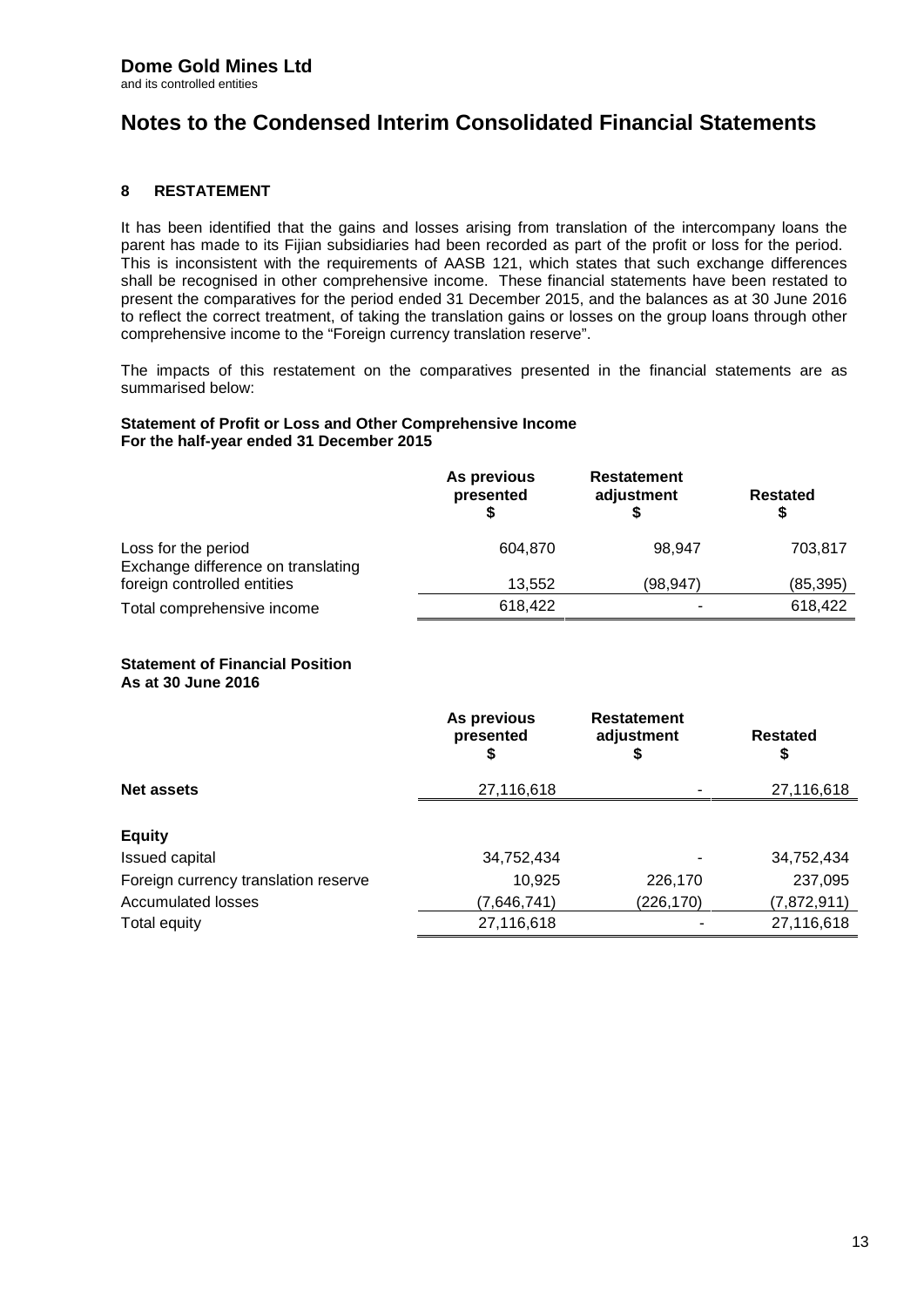# **Directors' Declaration**

In the opinion of the directors of Dome Gold Mines Ltd:

1. the consolidated financial statements and notes of Dome Gold Mines Ltd are in accordance with the Corporations Act 2001, including

i. giving a true and fair view of its financial position as at 31 December 2016 and of its performance for the half-year ended on that date; and

ii. complying with Accounting Standard AASB 134 Interim Financial Reporting; and

2. there are reasonable grounds to believe that the Company will be able to pay its debts as and when they become due and payable.

Signed in accordance with a resolution of the directors.

On behalf of the Board

dowder

**G. G. Lowder** Chairman Dated this 9 March 2017 Sydney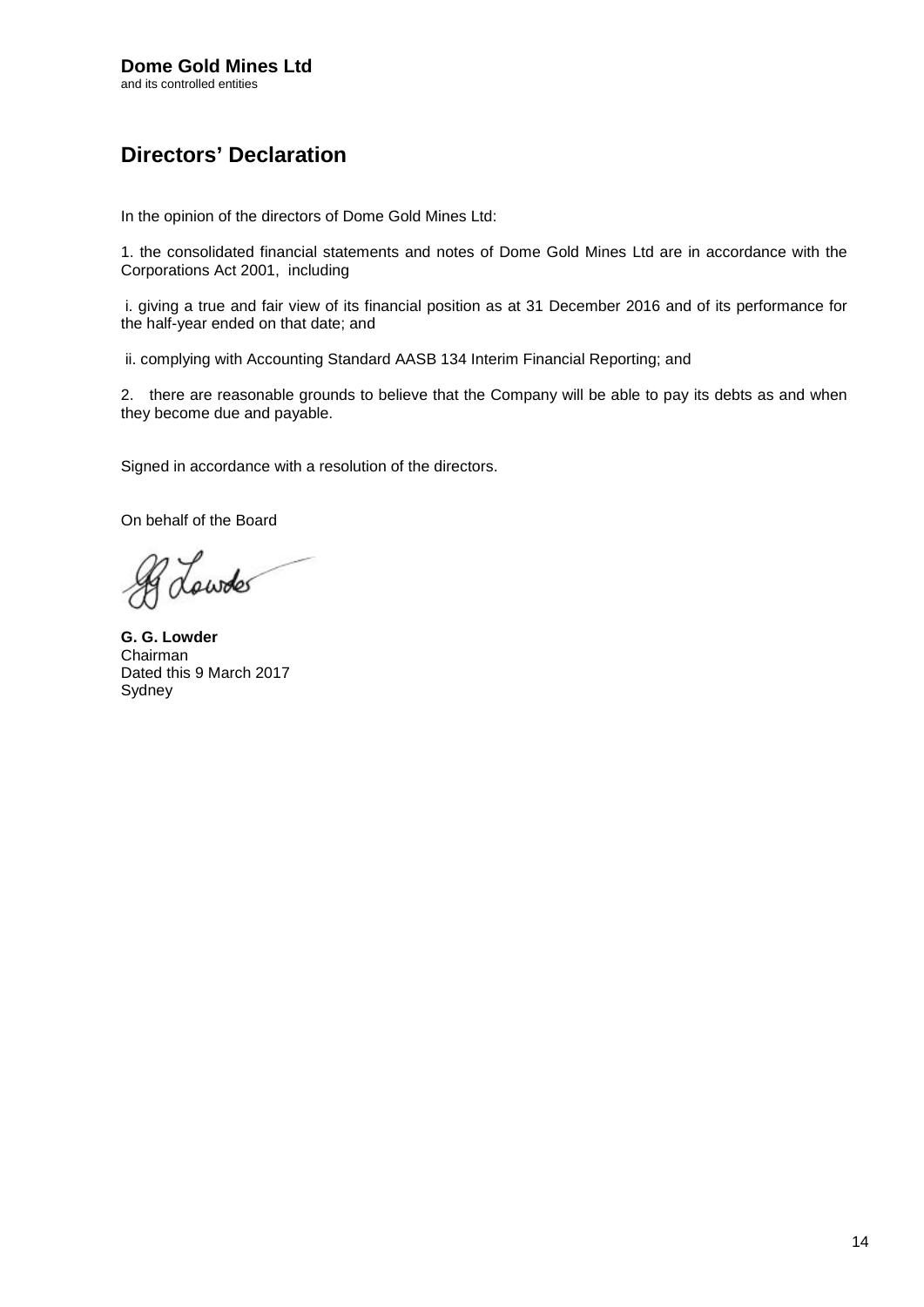

Level 17, 383 Kent Street Sydney NSW 2000

Correspondence to: Locked Bag Q800 QVB Post Office Sydney NSW 1230

**T** +61 2 8297 2400 **F** +61 2 9299 4445 **E** info.nsw@au.gt.com **W** www.grantthornton.com.au

### Independent Auditor's Review Report To the Members of Dome Gold Mines Ltd

We have reviewed the accompanying half-year financial report of Dome Gold Mines Ltd (the "Company"), which comprises the consolidated financial statements being the statement of financial position as at 31 December 2016, the statement of profit or loss and other comprehensive income, statement of changes in equity and statement of cash flows for the half-year ended on that date, notes comprising a statement or description of accounting policies, other explanatory information and the directors' declaration of the consolidated entity, comprising both the Company and the entities it controlled at the halfyear's end or from time to time during the half-year.

#### Directors' responsibility for the half-year financial report

The directors of the Company are responsible for the preparation of the half-year financial report that gives a true and fair view in accordance with Australian Accounting Standards and the Corporations Act 2001 and for such controls as the directors determine is necessary to enable the preparation of the half-year financial report that is free from material misstatement, whether due to fraud or error.

#### Auditor's responsibility

Our responsibility is to express a conclusion on the consolidated half-year financial report based on our review. We conducted our review in accordance with the Auditing Standard on Review Engagements ASRE 2410 Review of a Financial Report Performed by the Independent Auditor of the Entity, in order to state whether, on the basis of the procedures described, we have become aware of any matter that makes us believe that the half-year financial report is not in accordance with the Corporations Act 2001 including: giving a true and fair view of the Dome Gold Mines Ltd consolidated entity's financial position as at 31 December 2016 and its performance for the half-year ended on that date; and complying with Accounting Standard AASB 134 Interim Financial Reporting and the Corporations Regulations 2001. As the auditor of Dome Gold Mines Ltd, ASRE 2410 requires that we comply with the ethical requirements relevant to the audit of the annual financial report.

Grant Thornton Audit Pty Ltd ACN 130 913 594 a subsidiary or related entity of Grant Thornton Australia Ltd ABN 41 127 556 389

'Grant Thornton' refers to the brand under which the Grant Thornton member firms provide assurance, tax and advisory services to their clients and/or refers to one or more member firms, as the context requires. Grant Thornton Australia Ltd is a member firm of Grant Thornton International Ltd (GTIL). GTIL and the member firms are not a worldwide partnership. GTIL and each member firm<br>is a senarate lenal entity. S is a separate legal entity. Services are delivered by the member firms. GTIL does not provide services to clients. GTIL and its member firms are not agents of, and do not obligate one another and<br>are not liable for one ano

Liability limited by a scheme approved under Professional Standards Legislation. Liability is limited in those States where a current scheme applies.